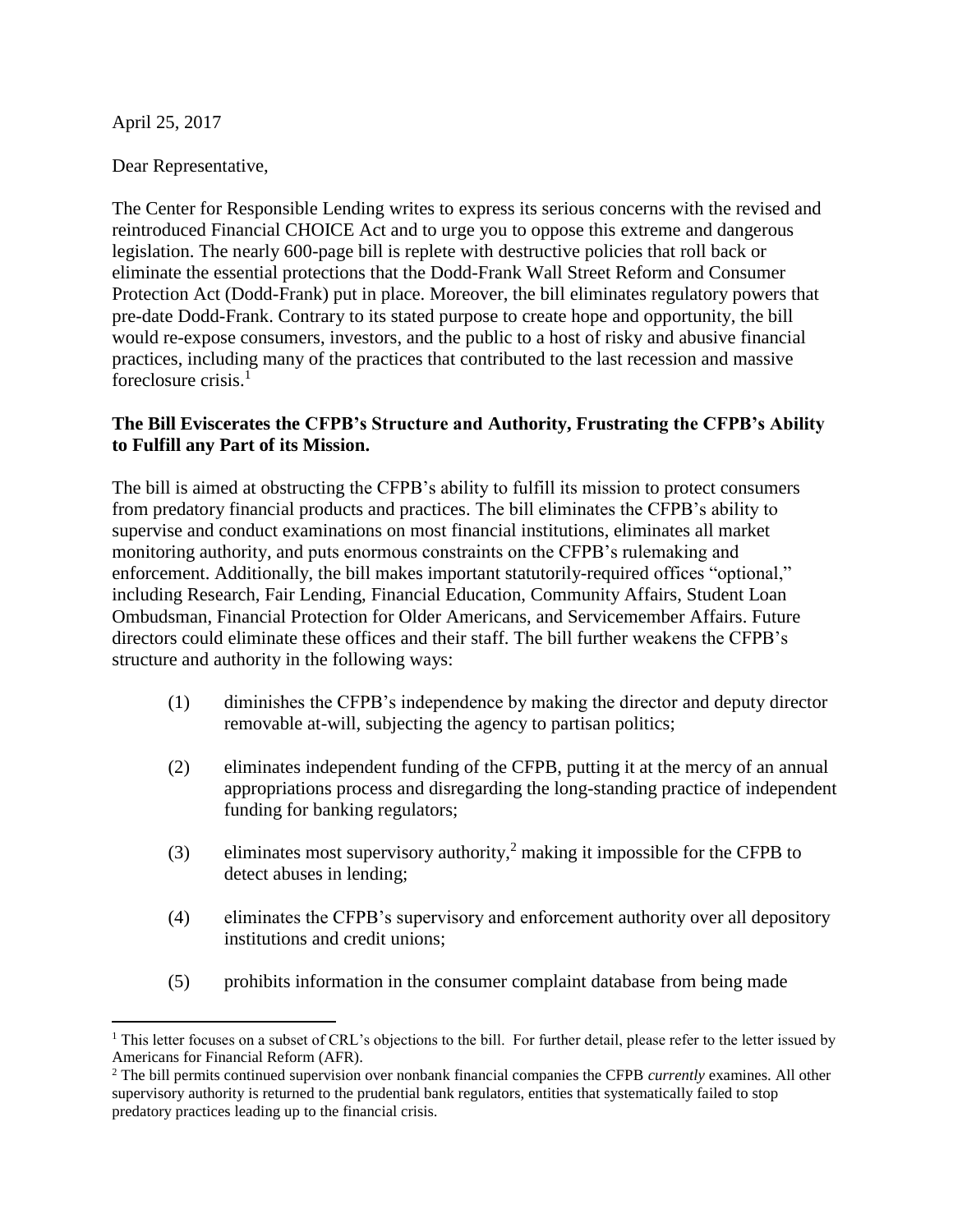publicly available, eliminating the meaningful release of information about consumer complaints, an important public resource for understanding and avoiding consumer abuses;

- (6) eliminates the CFPB's market monitoring authority, and allows essential functional offices to be eliminated;
- (7) repeals the CFPB's authority to stop unfair, deceptive, and abusive acts and practices (UDAAP) in consumer finance;<sup>3</sup>
- (8) severely constrains CFPB rulemaking authority,<sup>4</sup> putting more working families at risk to fall victim to the proliferation of forced arbitration clauses, debt trap products such as payday and car-title loans, and various other predatory lending schemes;
- (9) jeopardizes the CFPB's Home Mortgage Disclosure Act (HMDA) rule and the ability for the public to discern mortgage lending trends (including identifying critical problems such as redlining), by suspending data sharing requirements and prohibiting the CFPB from requiring depository institutions to publish any data that was not required to be published before Dodd-Frank took effect;
- (10) requires the CFPB to conduct a cost-benefit analysis of any administrative enforcement, civil lawsuit, or consent order, impeding enforcement aimed at stopping predatory practices and compensating victims;
- (11) diminishes enforcement authority to only include cease and desist or subpoena powers, which will not address the severe financial harm done to consumers or deter predatory financial actors; and
- (12) hamstrings the CFPB's administrative enforcement process by giving industry defendants the option to appeal civil investigative demands directly to federal court.

The CFPB has returned nearly 12 billion dollars to 29 million consumers harmed by illegal practices of credit card companies, banks, debt collectors, mortgage companies, and other financial institutions. This relief includes monetary compensation to harmed consumers, principal reductions, canceled debts, and other remedies to address these abusive financial

<sup>&</sup>lt;sup>3</sup> The bill would eliminate all authority to stop abusive acts and would place unfair and deceptive acts and practices authority back with the prudential regulators – a set-up which splits consumer enforcement authority between various agencies, reminiscent of pre-financial crisis.

<sup>4</sup> In addition to repealing the CFPB's UDAAP authority and banning the CFPB from regulating payday lending and forced arbitration, the bill adds a host of other requirements that will hamper CFPB rulemaking. The bill makes CFPB rulemaking subject to Office of Management and Budget Office of Information and Regulatory Affairs requirements and establishes a new Office of Economic Analysis that must conduct a multitude of new analyses and review each rule and regulation after 1, 2, 6, and 11 years. The Bureau is currently required to review rules after five years.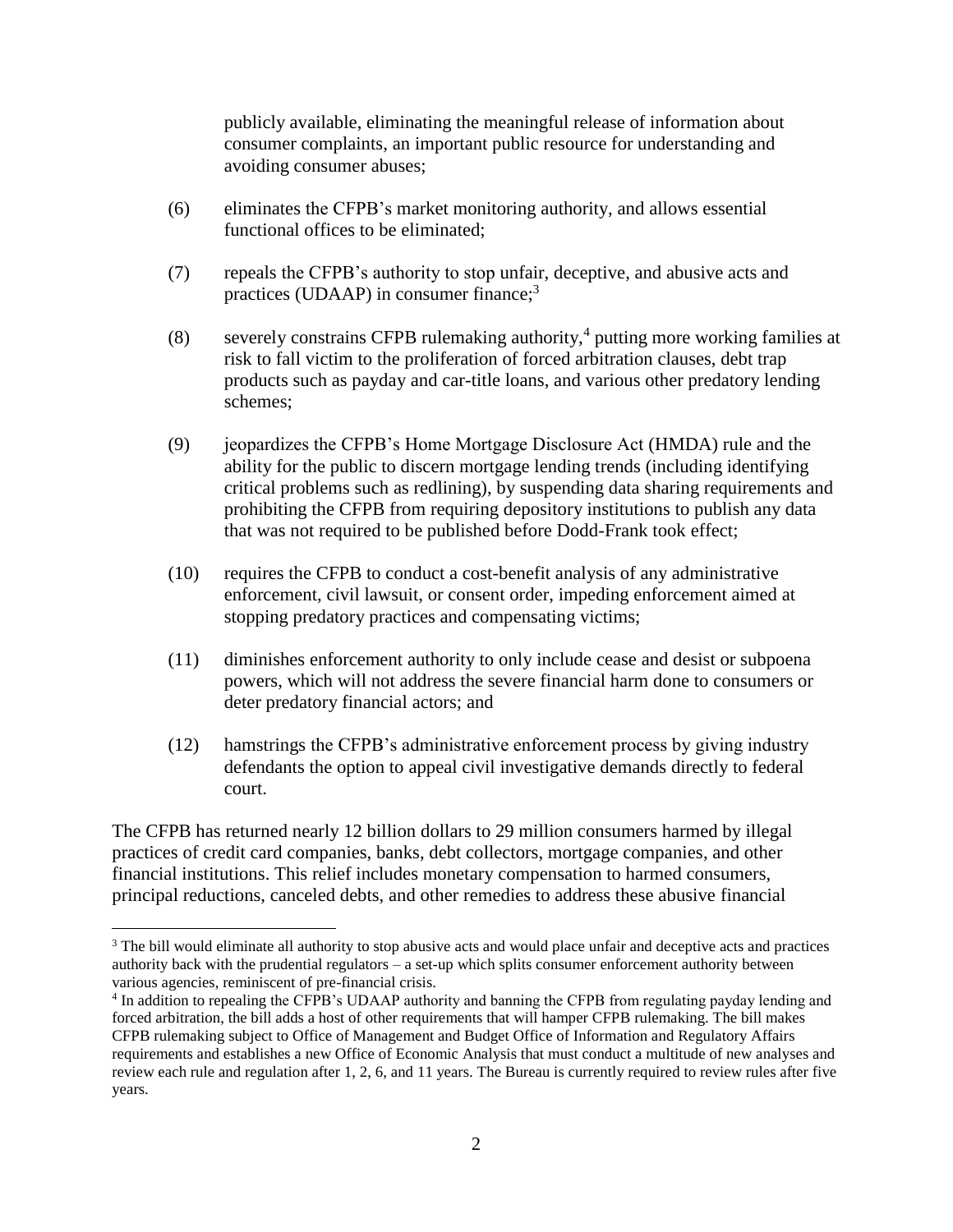practices. CFPB enforcement actions help to ensure that bad financial actors are deterred from future predatory actions. Through its research, education, market monitoring, and the much-used consumer complaint database, the CFPB has been able to directly address problems in the market and issues that directly harm hardworking families.

The CFPB's recent 2016 consent order with Wells Fargo also highlights the necessity for and value of a robust consumer watchdog agency.<sup>5</sup> The CFPB, Office of the Comptroller of the Currency (OCC), and Los Angeles City Attorney's office found that Wells Fargo was for years engaged in a widespread illegal practice of secretly opening unauthorized deposit and credit card accounts. Spurred by sales targets and compensation incentives, several thousand Wells employees opened more than two million fraudulent accounts. Egregious cases like this serve as a stark reminder for why the CFPB's ability to enforce the law and protect consumers must not be weakened. Under this extreme legislation, the CFPB would not have any of the tools required to bring this egregious abuse of power to light.

## **The Bill Undercuts CFPB Efforts to Protect Consumers in Key Areas.**

## *Payday lending, arbitration, auto lending:*

 $\overline{a}$ 

First, the bill strips the CFPB of its authority to enforce or regulate small dollar loans. This is a radical provision, particularly considering the debt trap and economic drain created by repeat triple digit interest payday and small dollar loans is widely recognized as unfair and deceptive. There is dire need to regulate this industry. Collectively, payday and car-title loans, often directly targeted to communities of color, military servicemembers, and seniors, drain billions of dollars a year in charges on unaffordable loans to borrowers with an average income of approximately \$25,000. Specifically, payday loans drain over \$4.1 billion in fees a year from people in the 35 states that allow triple‐digit interest rate payday loans. Car title loans drain over \$3.8 billion in fees annually from people in 22 states. Together, these loans drain nearly \$8 billion in fees every year.<sup>6</sup>

The bill would allow local economies to continue to face fee drains with payday lending continuing unchecked by any laws or regulations. Research from the Insight Center for Community Economic Development has shown the broader cost that payday lending imposes on local economies. During 2011, the year of their study, payday lending resulted in a net loss in economic activity of \$774 million nationwide and a net loss of 14,094 jobs.<sup>7</sup> This counters the narrative payday lenders have pushed, claiming payday lending was necessary for credit

2017), *available at* http://www.responsiblelending.org/sites/default/files/nodes/files/researchpublication/crl\_statebystate\_fee\_drain\_may2016\_0.pdf.

<sup>5</sup> Michael Corkery, Wells Fargo Fined \$185 Million for Fraudulently Opening Accounts, New York Times (Sept. 8, 2016), *available at* http://www.nytimes.com/2016/09/09/business/dealbook/wells-fargo-fined-for-years-of-harm-tocustomers.html?rref=collection%2Ftimestopic%2FWells%20Fargo%20%26%20Company&action=click&contentC ollection=business&region=stream&module=stream\_unit&version=latest&contentPlacement=2&pgtype=collection. <sup>6</sup> Diane Standaert and Delvin Davis, Payday and Car Title Lenders Drain \$8 Billion in Fees Every Year (updated

 $\bar{7}$  Tim Lohrentz, The Net Economic Impact of Payday Lending in the U.S., Insight Center for Community Economic Development (2013) *available at*

http://ww1.insightcced.org/uploads/assets/Net%20Economic%20Impact%20of%20Payday%20Lending.pdf.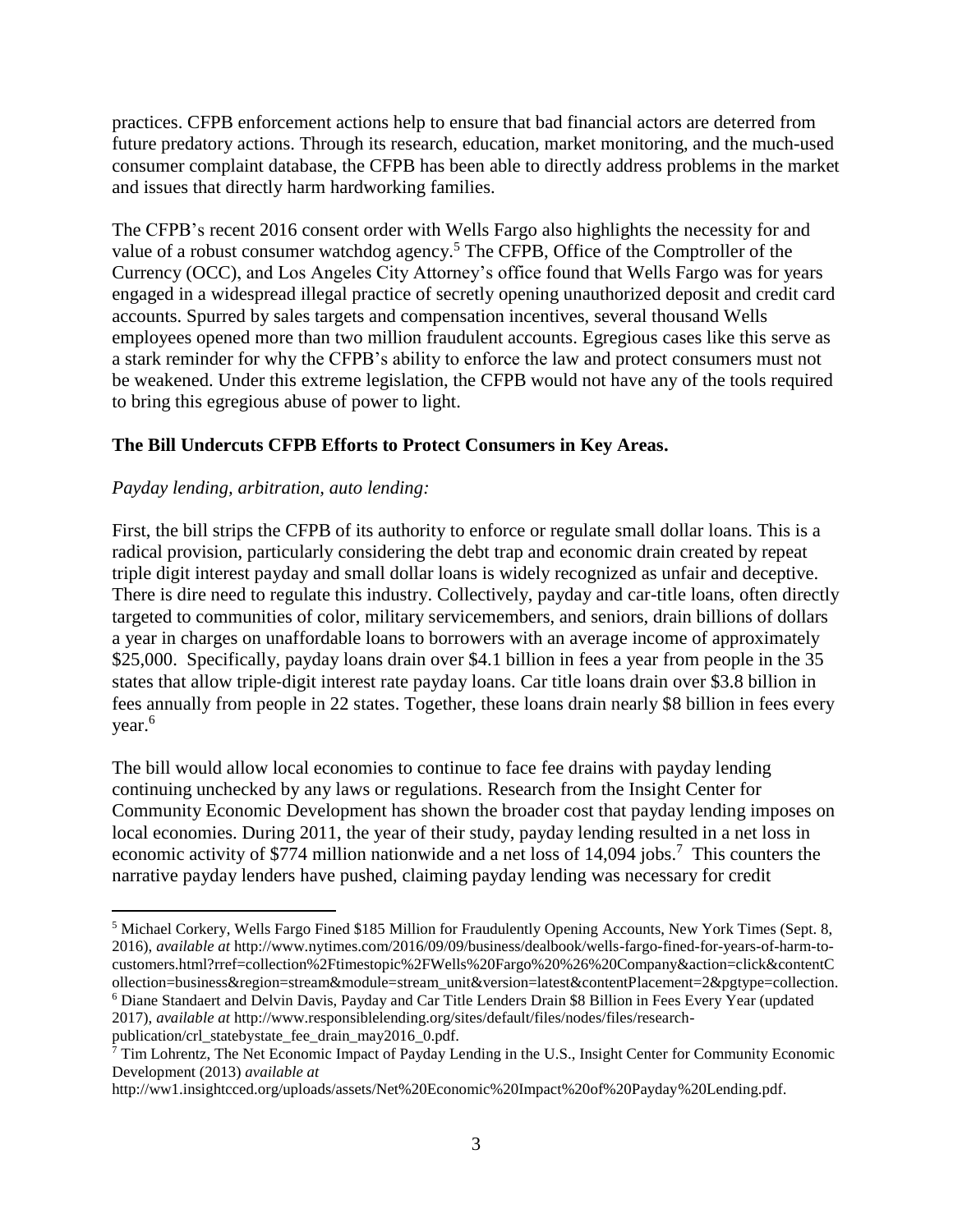availability and job creation. Instead, the study proves that fees paid to payday lenders have a more positive economic impact if left in the pockets of consumers. The Alabama State Banking Department in particular noted that "every \$1 spent paying back a high-cost lender takes almost \$2 out of the local economy due to depleted consumer finances and increased bankruptcies."<sup>8</sup> These types of fee drains hamper future asset-building and economic opportunity in communities most impacted by these predatory lending practices. This industry must be regulated.

The bill also thwarts implementation of the CFPB's proposed rule prohibiting forced arbitration clauses that contain class action bans. Class action bans routinely deny consumers their day in court to remedy financial abuses they have suffered. The importance of the arbitration rule is further illustrated by Wells Fargo shielding itself from a 2015 class action lawsuit alleging that Wells employees were engaging in fraud by opening unauthorized customer accounts, the very conduct that earned the bank a \$185 million dollar fine from the CFPB, OCC, and Los Angeles City Attorney's office. The bank successfully raised forced arbitration clauses in its agreements as a defense in order to block the class action challenge.<sup>9</sup> In addition, the bill seeks to stall the CFPB's enforcement of anti-discrimination laws in the auto industry, allowing racial discrimination and discriminatory interest rate mark ups in auto lending to go uncontested. America's consumers simply cannot afford these egregious yet preventable abuses.

### *Qualified Mortgage (QM) Rule:*

 $\overline{a}$ 

Furthermore, several sections of the bill would exempt a wide range of mortgages from the CFPB's QM rule. This is particularly disturbing, as the QM rule and ability-to-repay standard addressed the frontline abuses that led up to the 2008 financial crisis. These rules define bright line standards to move the market away from high-risk, unsustainable loans and ensure borrowers have an ability to repay the loans they receive. Irresponsible mortgage lending that ignored borrowers' ability to repay their loans resulted in a foreclosure tsunami that disproportionately impacted communities of color—eviscerating a generation of wealth building. QM and ability-to-repay promote product features that has helped reorient the housing market back toward safe, sustainable lending for all borrowers, lenders, and investors alike.

This radical bill contains several alarming provisions that weaken the QM rule and ability-torepay standard. First, automatic QM status to loans held in portfolio should not be extended to larger institutions, as this presents significant risks to borrowers and is unlikely to meaningfully expand lending. Portfolio loans can be risky for consumers and taxpayers, as many homeowners have substantial equity in their homes and a significant number of those have no current home debt. Current information shows that the average loan-to-value for GSE loans is roughly 74

<sup>8</sup> Lucy Berry, Alabama Leaders Shed Light on 'Toxic' Payday Lending Practices (2017), *available at* http://www.al.com/business/index.ssf/2017/04/sb284\_payday\_lending\_alabama.html.

<sup>&</sup>lt;sup>9</sup> The federal district court overseeing the class action case granted Wells Fargo's request to force plaintiffs to arbitrate their claims; plaintiffs appealed the decision to the Ninth Circuit Court of Appeals. Following the CFPB, OCC, and Los Angeles City Attorney's action, Wells Fargo and plaintiffs reached a class action settlement. *See* Ben Lane, Wells Fargo Increases Fake Account Class Action Settlement to \$142 Million, Housing Wire (Apr. 21, 2017), *available at* http://www.housingwire.com/articles/39927-wells-fargo-increases-fake-account-class-actionsettlement-to-142-million.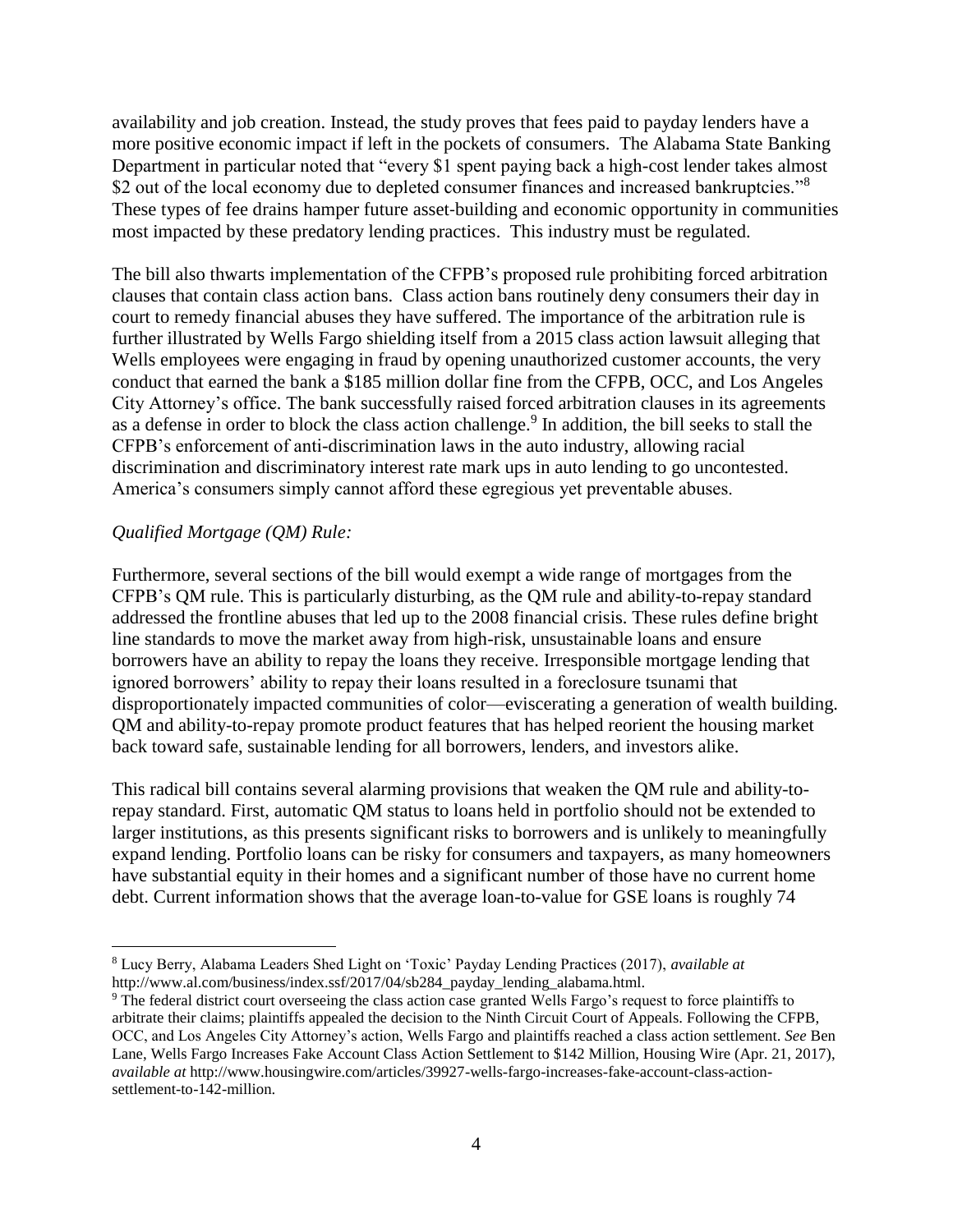percent with many loans having much lower levels.<sup>10</sup> With these loans, the borrower's equity absorbs the risk of loss rather than the lender, which protects the lender from even very risky loan terms. The rules must continue to ensure that lenders have an actual incentive to avoid risky, equity-stripping, and unnecessarily expensive products. Furthermore, lenders are already making and holding loans in portfolio. Portfolio loans accounted for 30.9 percent of all originations in 2016, approximating the pre-crisis share of originations for portfolio loans.<sup>11</sup> Expanding QM to all portfolio loans is unlikely to lead to an increase in volume. We also oppose the dangerous provision allowing depositories to steer consumers into non-QM loans yet still maintain safe harbor status, simply at the promise that the creditor will hold the loan on portfolio for the life of the loan. Provisions like this that grant outright legal immunity to lenders regardless of size and loan type are extreme and put the consumer and the economy at great risk.

Second, the bill would undermine already vulnerable homeowners in the manufactured housing market by stripping away consumer protections and enabling lenders to make costlier loans that are harder for consumers to repay. The current rules already accommodate differences in the manufactured housing market; weakening rules would further incentivize bad behavior such as steering, and financially harm consumers.

Third, the bill would exempt many more lenders from escrow requirements for loans held in portfolio. It would set a dangerous precedent by changing the definition of smaller creditor (exempt from escrow requirements) to one holding assets of less than \$10 billion, a much larger amount than the current definition of small creditor. Escrow accounts protect consumers by ensuring that they have funds for reoccurring homeownership-related expenses, such as property taxes and insurance premiums. Pursuant to the Dodd-Frank Act, the CFPB implemented clear rules establishing a minimum period of time for which escrows must be held for higher-priced mortgages. The Bureau also specified an exemption to the escrow requirement for small creditors operating predominately in rural and underserved areas. A significantly broader exemption threatens to upend current regulations designed to help consumers stay in their homes and avoid the likelihood of default—which happens all too often where escrow protections are weakened. It undermines this consumer safeguard by allowing larger and possibly less-community-focused lenders, with sufficient financial resources, to make higher-priced mortgages to rural and underserved borrowers.

Fourth, the bill would expand the CFPB's exemptions for small servicers from 5,000 loans to 20,000. The CFPB's regulations address many questionable practices that contributed to the collapse of the housing market. Such practices were widespread in the mortgage servicing industry. The Bureau's servicing rules apply across the board, while providing a scaled-back exemption for small servicers, including any affiliates, servicing 5,000 or fewer mortgage loans each year. This exemption minimizes the regulatory compliance burden on small and community banks. The bill would pry open the small-servicer exemption and provide a gateway for larger institutions to abuse it.

<sup>10</sup> Fannie Mae 2016 Credit Supplement 6 (2017), *available at* 

http://www.fanniemae.com/resources/file/ir/pdf/quarterly-annual-results/2016/q42016\_credit\_summary.pdf**.**  <sup>11</sup> Laurie Goodman et al., Housing Finance at a Glance: A Monthly Chartbook, March 2017, *available at*  http://www.urban.org/research/publication/housing-finance-glance-monthly-chartbook-march-2017/view/full\_report.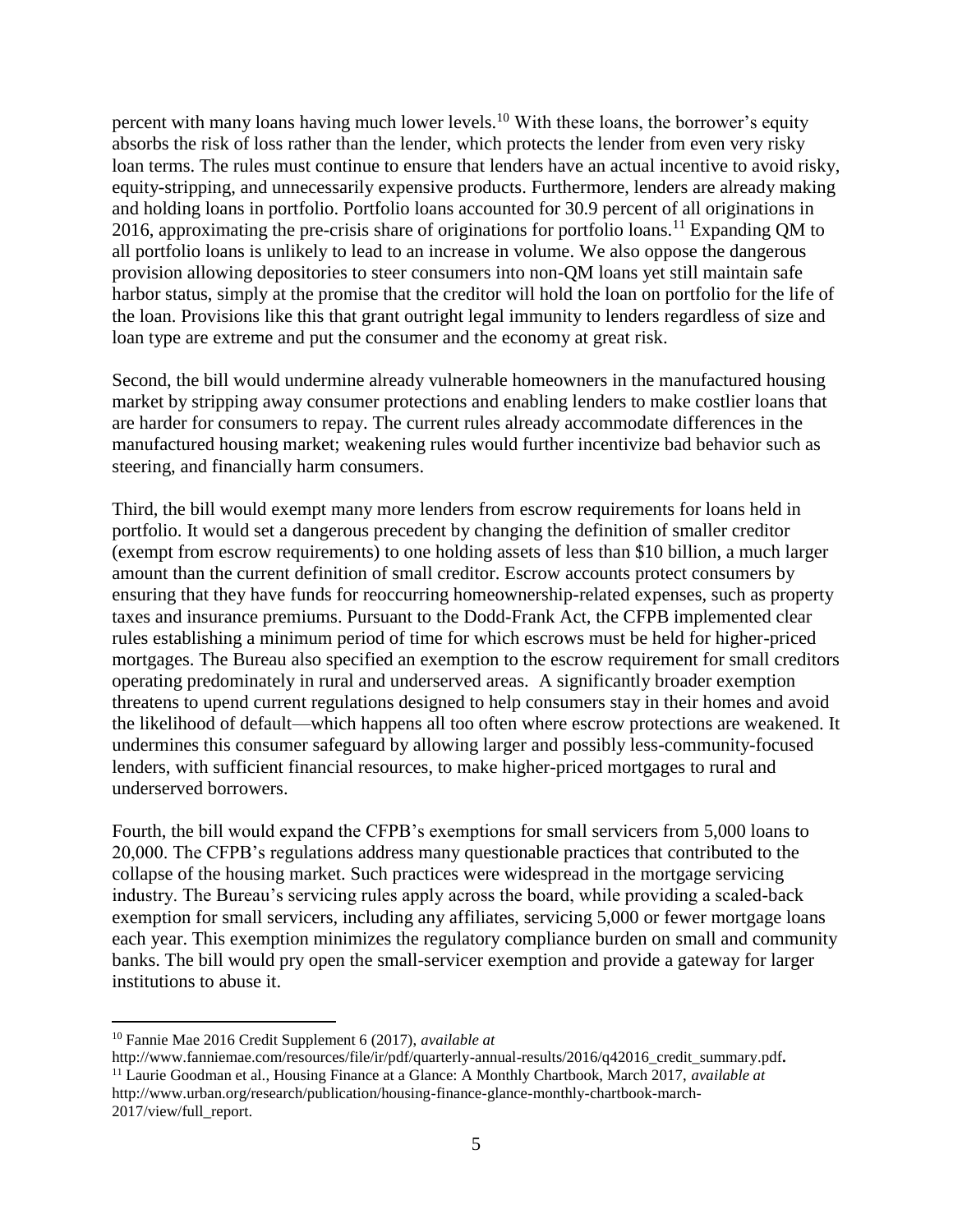Fifth, the bill would allow many more risky, high-cost loans to qualify as QM loans by creating exceptions to the points and fees threshold. These exceptions would exclude fees paid to certain title companies affiliated with the lender. The points and fees definition is designed to include all compensation received by the lender. It is a reasonable standard that provides basic protections for homebuyers. The title insurance market is a broken market. In 2007, a GAO report<sup>12</sup> concluded that borrowers "have little or no influence over the price of title insurance but have little choice but to purchase it." As a result, the fees are grossly inflated—recent studies have found that between five and 11 cents is paid out in claims for each \$1 of premiums. Almost the entirety of a title insurance premium (approximately 70%) goes to commissions, not insurance coverage. In contrast, loss ratios for health insurance are minimally 80% and ratios for auto insurance fluctuate between 50% and 70%. Borrowers already pay inflated title insurance costs. Including affiliated title insurance fees in the QM defined points and fees cap provides important market pressure to control costs for consumers.

#### *Recent mortgage rules have helped, not hurt, the market:*

The reforms of Dodd-Frank, including QM and ability-to-repay, have not hurt mortgage lending or access to credit, but rather have made the mortgage market more safe for consumers and reliable for lenders and investors. Three years have passed since the QM rule was implemented. Reports, including the HMDA report, show that QM has not negatively impacted mortgage lending or access to credit. In fact, (post QM) HMDA data is very much consistent with market trends immediately preceding the implementation of the QM rule and ability‐to‐repay standard. The Federal Reserve's seasonally adjusted origination numbers show a slow overall increase in monthly originations from 2011 through 2015 with no discernable decrease when the rules were fully implemented in January  $2014.<sup>13</sup>$ 

Researchers have also looked carefully at mortgage lending after the implementation of QM and found no link to a reduction in credit. For example, researchers at the Urban Institute looked at loans that might reasonably have been affected by the QM standards (interest only or prepayment penalty loans, loans with debt-to-income "DTI" over 43 percent, or adjustable rate mortgages or "ARM" loans) and found no decline in these categories associated with  $QM$ .<sup>14</sup> Researchers at the Federal Reserve similarly concluded: "The HMDA data provide little indication that the new ATR and QM rules significantly curtailed mortgage credit availability."<sup>15</sup> Researchers at the Federal Reserve also looked at both the origination and securitization of mortgages post-crisis and find that lender asset size has become a less important factor in explaining this lending activity and conclude "smaller banks have not been, on net, deterred from engaging in the sales and securitizations of mortgages, have become a more important part of the market and have

<sup>&</sup>lt;sup>12</sup> U.S. Government Accountability Office, Title Insurance: Actions Needed to Improve Oversight of the Title Industry and Better Protect Consumers 53 (2007), *available at* http://www.gao.gov/new.items/d07401.pdf. <sup>13</sup> Federal Reserve Bulletin, The 2014 Home Mortgage Disclosure Act Data (2015), *available at* 

https://www.federalreserve.gov/pubs/bulletin/2015/pdf/2014\_HMDA.pdf.

<sup>&</sup>lt;sup>14</sup> Bing Bai, Laurie Goodman, and Ellen Seidman, Has the QM Rule Made It Harder to Get a Mortgage? (2016), *available at* http://www.urban.org/research/publication/has-qm-rule-made-it-harder-get-mortgage.

<sup>15</sup> Federal Reserve Bulletin, The 2014 Home Mortgage Disclosure Act Data, *available at* 

https://www.federalreserve.gov/pubs/bulletin/2015/pdf/2014\_HMDA.pdf.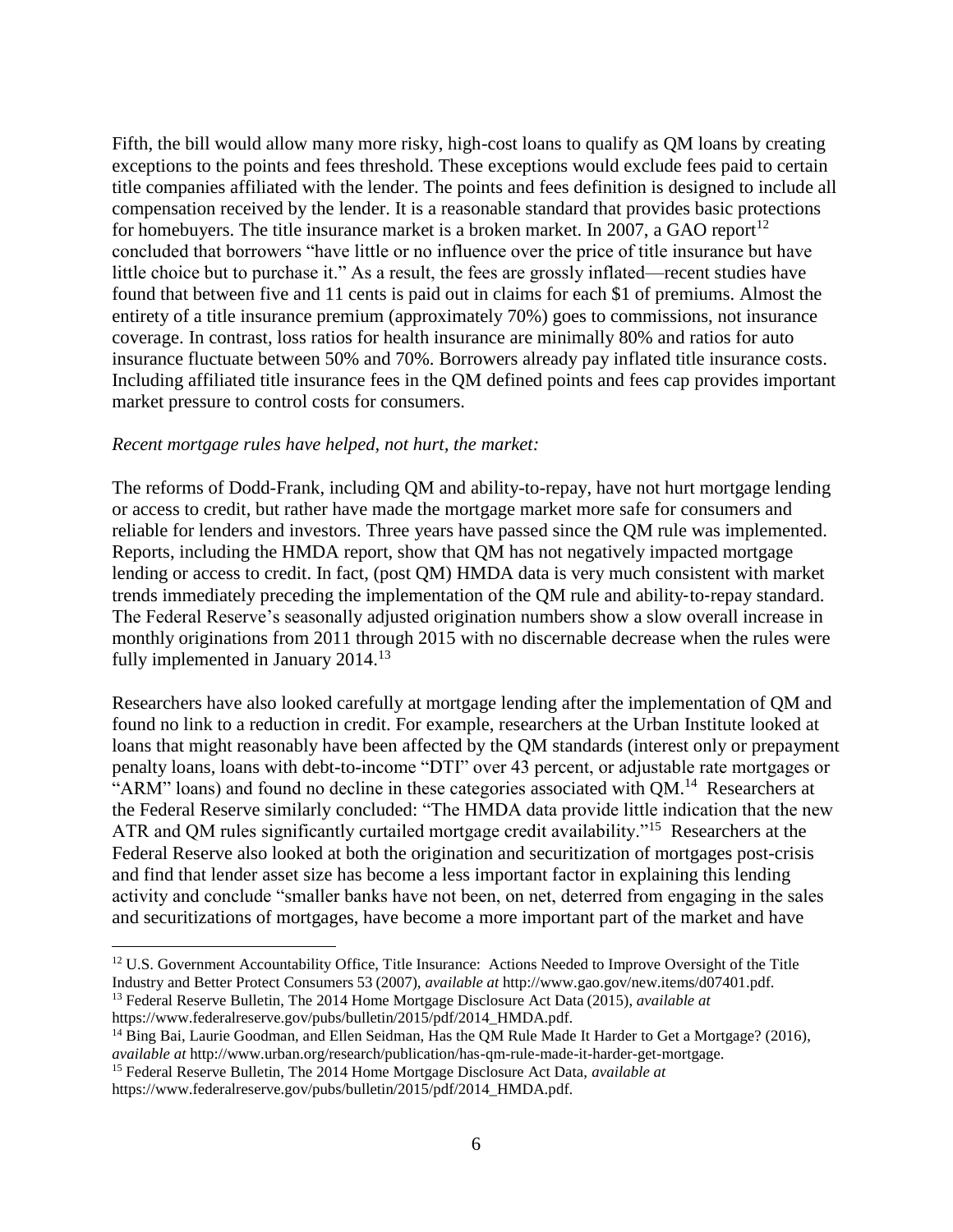profited from their activities."<sup>16</sup> The Urban Institute likewise found that QM rules had not adversely affected access to credit. While mortgage originations can and should expand, the Urban Institute attributes continued access problems to overcorrections in the post-crises market that has resulted in constrained lending. This environment is most harmful to lower-wealth households with lower FICO scores and fewer resources for a down payment.<sup>17</sup>

# **The Bill Hampers Regulatory Agencies' Ability to do Their Job.**

The bill includes provisions that make it virtually impossible for regulatory agencies to engage in rulemaking to address critical financial matters. The bill contains a multitude of new analyses that an agency must complete to justify a rulemaking, some of which are so broad and vague that it is questionable whether they could ever be satisfied. For example, the legislation requires regulators to quantitatively measure all "anticipated direct and indirect" effects of a new regulation before it is implemented, and to perform an "assessment of all available alternatives to the regulation." The bill also requires a duplicative and burdensome consultation process with state, local, tribal governments, and the private sector to provide input on rules that already go through public notice and comment. Compliance with these new requirements would be subject to judicial review. In addition, the bill would require explicit bicameral congressional approval of any major new financial regulation. This unprecedented new requirement would completely stymie regulatory oversight and agencies' ability to address abusive financial practices.

Moreover, similar to the CFPB, the bill would diminish the Federal Housing Finance Agency's independence by making the director removable at-will, subjecting the agency to partisan politics. The bill would also politicize many of the financial regulatory agencies, including the FDIC, FHFA, NCUA, OCC, and parts of the Federal Reserve, by putting them at the political mercy of the annual appropriations process.

Additionally, the bill would eliminate *Chevron* deference for CFPB's actions. The *Chevron*  doctrine is a longstanding Supreme Court precedent requiring courts to defer to a government agency's reasonable interpretation of a statute it is charged with enforcing. This means that in any lawsuit claiming that a regulatory action was unjustified, the judge could automatically disregard the CFPB's reasonable interpretation and substitute his or her views for that of the CFPB.

The bill would also prohibit a financial agency, the Department of Justice, the USDA Rural Housing Service, or HUD from entering into a settlement that provides any funds to a third party. For example, this would prevent consumer relief dollars from going toward housing counseling and legal aid organizations that help consumers receive mortgage modifications and remain in their homes.

<sup>&</sup>lt;sup>16</sup> William F. Basset and John C. Driscoll, Post Crisis Residential Mortgage Lending by Community Banks (2015), *available at* https://www.communitybanking.org/documents/Session3\_Paper4\_Bassett.pdf.

<sup>17</sup> Jim Parrot and Mark Zandi, Opening up the Credit Box 5 (2013), *available at*

http://www.urban.org/UploadedPDF/412910-Opening-the-Credit-Box.pdf., see also Laurie Godman et al., Tight Credit Standards Prevented 5.2 Million Mortgages Between 2009 and 2014, *available at*

http://www.urban.org/urban-wire/tight-credit-standards-prevented-52-million-mortgages-between-2009-and-2014.